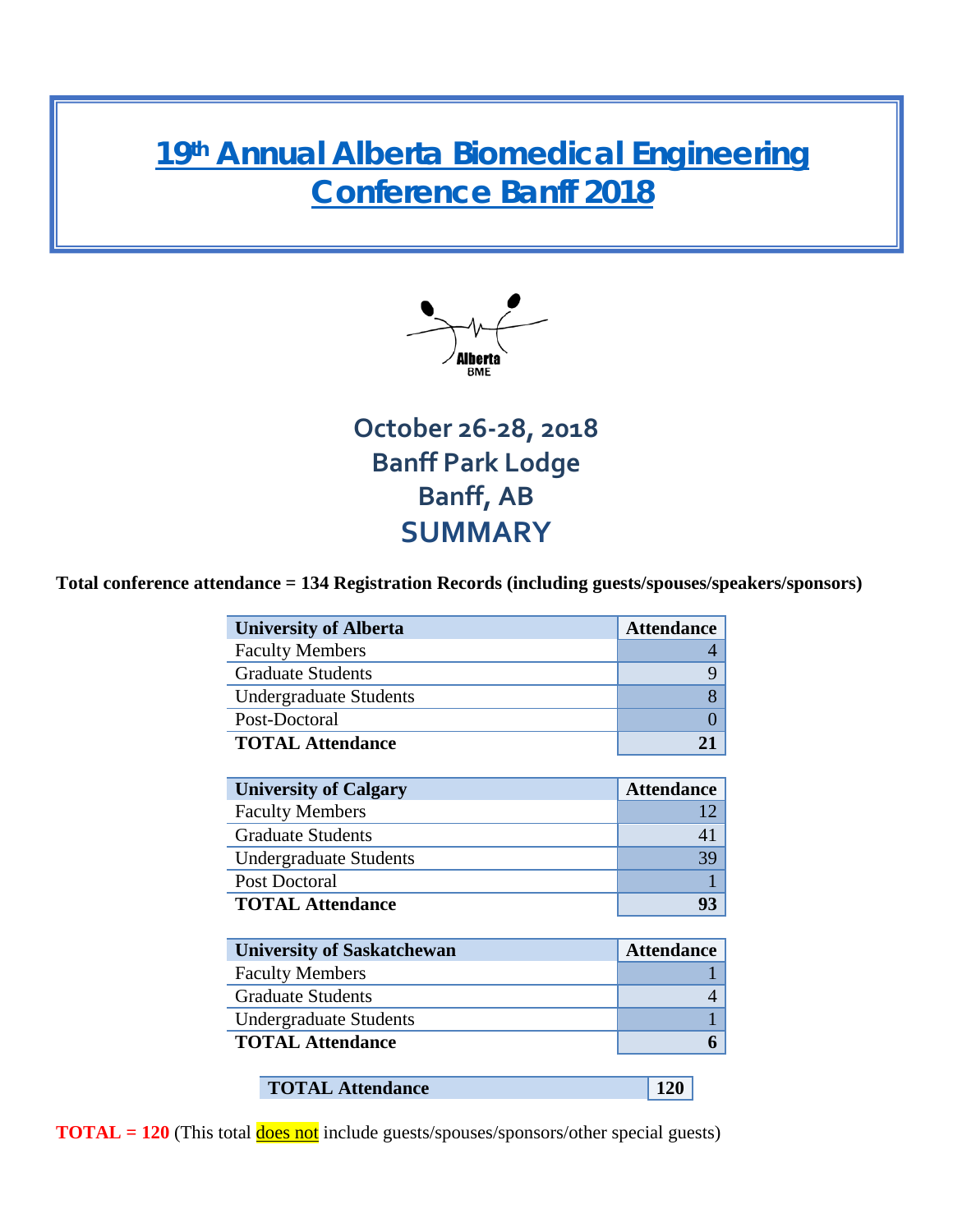#### 19th Annual Alberta BME Conference 2018



Guest Speakers Dr. Rita Kandel, University of Toronto - Laboratory [Medicine & Pathobiology](http://www.lmp.utoronto.ca/) Dr. John De Witt, KBRWyle / [NASA Johnson Space Center](https://www.nasa.gov/)

#### Industry Panel

Dr. Jan Kowalczewski, [Lupin Pharma Canada](http://www.lupinpharma.ca/#welcome) Ms. Christine Goudie, [MED 3D Network](https://www.munmed3dnetwork.ca/)

#### Attending sponsors:

#### [Royal Bank of Canada](https://www.rbcroyalbank.com/personal.html)

#### **University of Calgary;**

- [Biomedical Engineering \(BME\)](https://www.ucalgary.ca/bme/) Graduate Program
- [Biomedical Engineering \(BME\)](https://www.ucalgary.ca/bme/) Calgary
- [Hunter Hub for Entrepreneurial Thinking](https://www.ucalgary.ca/hunter-hub/about)
- [Centre for Bioengineering Research and Education \(CBRE\), Schulich School of Engineering](https://www.ucalgary.ca/bme/research-groups/centre-bioengineering-research-and-education-cbre)

#### Non-Attending sponsors:

#### **University of Calgary;**

- [Cumming School of Medicine](https://cumming.ucalgary.ca/)
- [McCaig Institute for Bone and Joint Health](https://mccaig.ucalgary.ca/)
- [Hotchkiss Brain Institute](https://hbi.ucalgary.ca/)
- [Libin Cardiovascular Institute of Alberta](https://libin.ucalgary.ca/)
- [Canadian Society for Biomechanics](https://csb-scb.com/)



===============================================================================